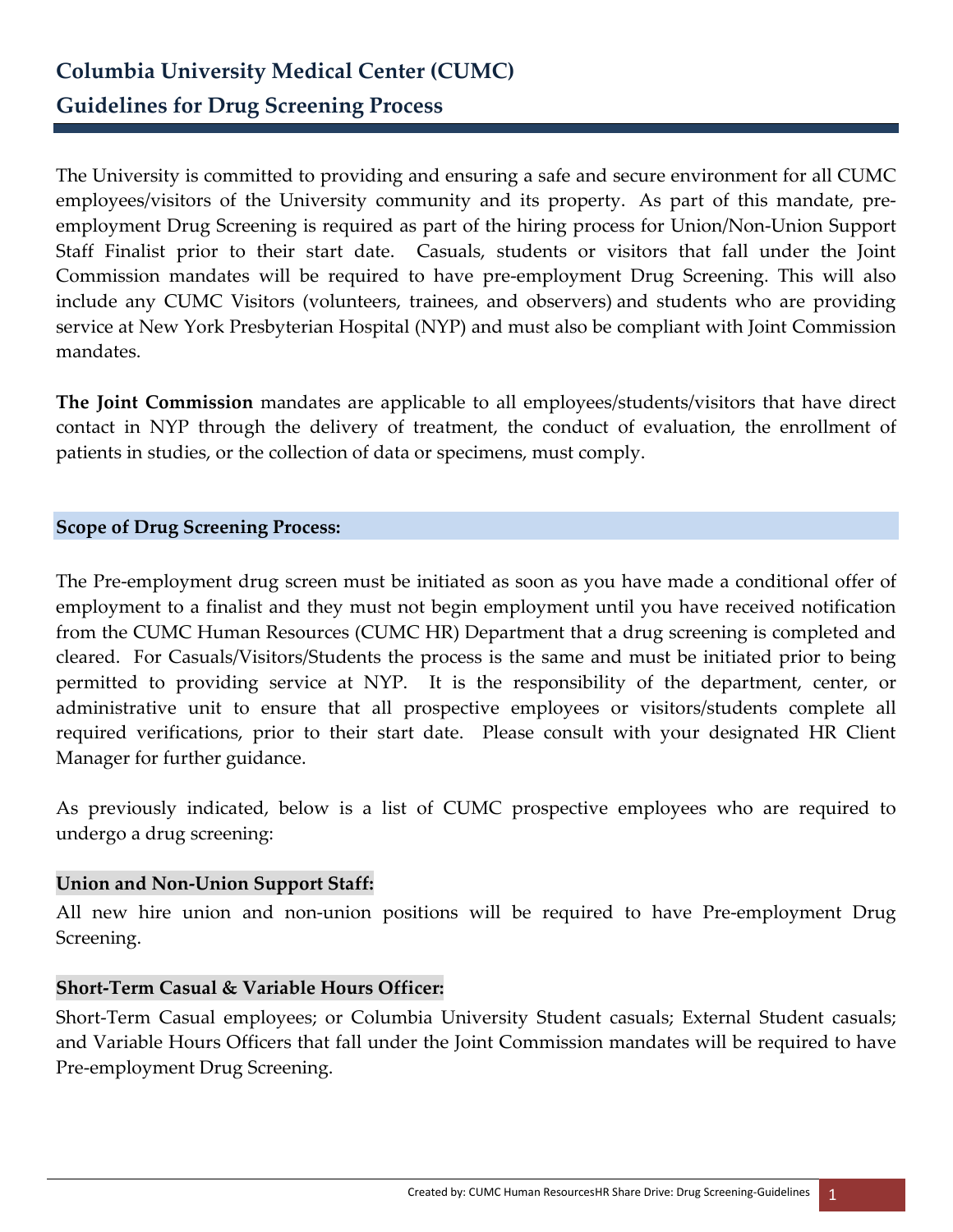# **Visitor (Volunteers, Trainees, and Observers) and Student Visitor:**

If the Visitor/or student Visitor is providing service at New York Presbyterian Hospital (NYP) they must be compliant with Joint Commission mandates and will be required to have Pre-employment Drug Screening.

#### **Process and Procedures:**

Sterling InfoSystems has partnered with Laboratory Corporation of America (LabCorp) to accommodate the needs of Columbia University. To begin this process you must obtain a user ID and password from CUMC Human Resources after you have received the required training. Please contact CUMC HR Service Center at 212-305-4357, option #1 for more information. Access will be granted at the discretion of CUMC HR.

Once you have received training you will be able to log-on to the LabCorp online registration system to register your finalist for a drug screening. The department will complete two sections of the online registration, the employer information and the donor information. After the required information is entered you will have 3 options to notify your finalist on the pre-employment requirement and the location. The following options are: Personal delivery to donor, Email confirmation to donor via LabCorp's website or Email confirmation to donor via electronic mail (i.e. Outlook).

Once CUMC HR receives the drug screening results from Sterling InfoSystems, CUMC HR will then send the department an email clearing/not clearing the finalist for hire. **PLEASE NOTE: A finalist that requires pre-employment drug screening should not begin work until a clearance email is sent to the hiring department confirming that your finalist has successfully passed the drug screening.**

The cost of the drug screening is \$30 and it will be a cost absorbed by each department. Sterling InfoSystems will invoice the department directly twice a month (15<sup>th</sup> and 30<sup>th</sup>/31<sup>st</sup>).

# **Refusal to Undergo Testing:**

Candidates who refuse to submit to a drug test or who fail to show up for a drug test will no longer be considered for employment.

# **Right to Explain Test Results:**

All Candidates have the right to contact the testing laboratory office to be provided with an explanation of his/her test results. These discussions shall be considered confidential except that information disclosed in such tests will be communicated to the University or within the Lab who need to know such information in order to make proper decisions regarding the test results or regarding the employment of the individual.